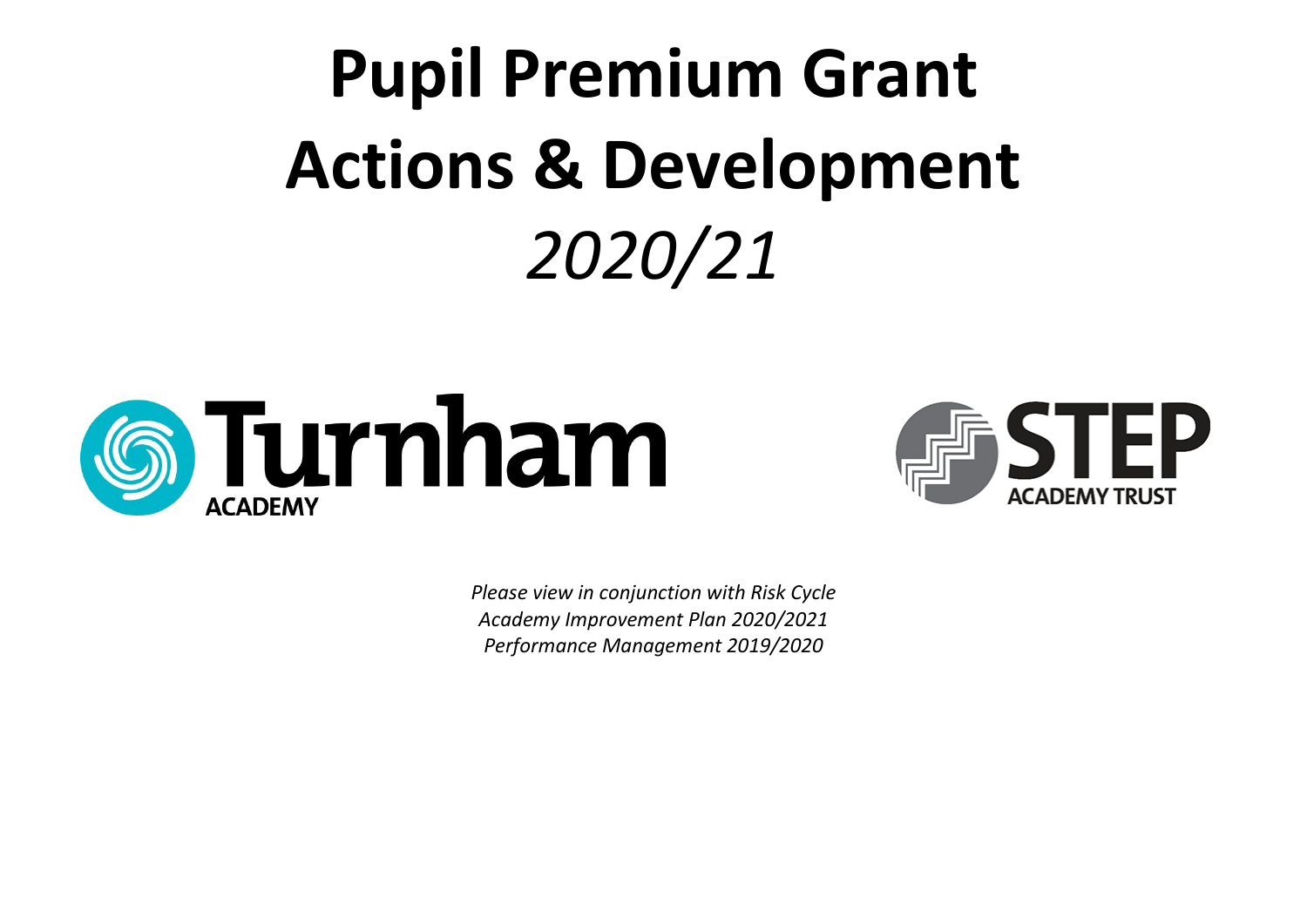**Impact 2019/2020:** *Based on School Performance analysis*

- The academy continued to demonstrate strong provision for children who are disadvantaged
- In reading, writing and Maths, Turnham achieved 94% combined for PPG children.
- In Reading, 94% of PPG children achieved the expected standard with 24% achieving the higher standard.
- In writing, 94% of PPG children achieved the expected standard with 12% achieving the higher standard.
- In Maths, 100% of PPG children achieved the expected standard with 12% achieving the higher standard

## Pupil Premium (2020-21)

*Context*

|        | Number of PPG on Roll | % PPG 2020/21 |
|--------|-----------------------|---------------|
| Year 1 | 14                    | 48%           |
| Year 2 | 14                    | 42%           |
|        |                       |               |
|        | 12                    | 48%           |
|        | 45                    | 88%           |
|        | 27                    | 56%           |
|        |                       |               |
|        | 40                    | 85%           |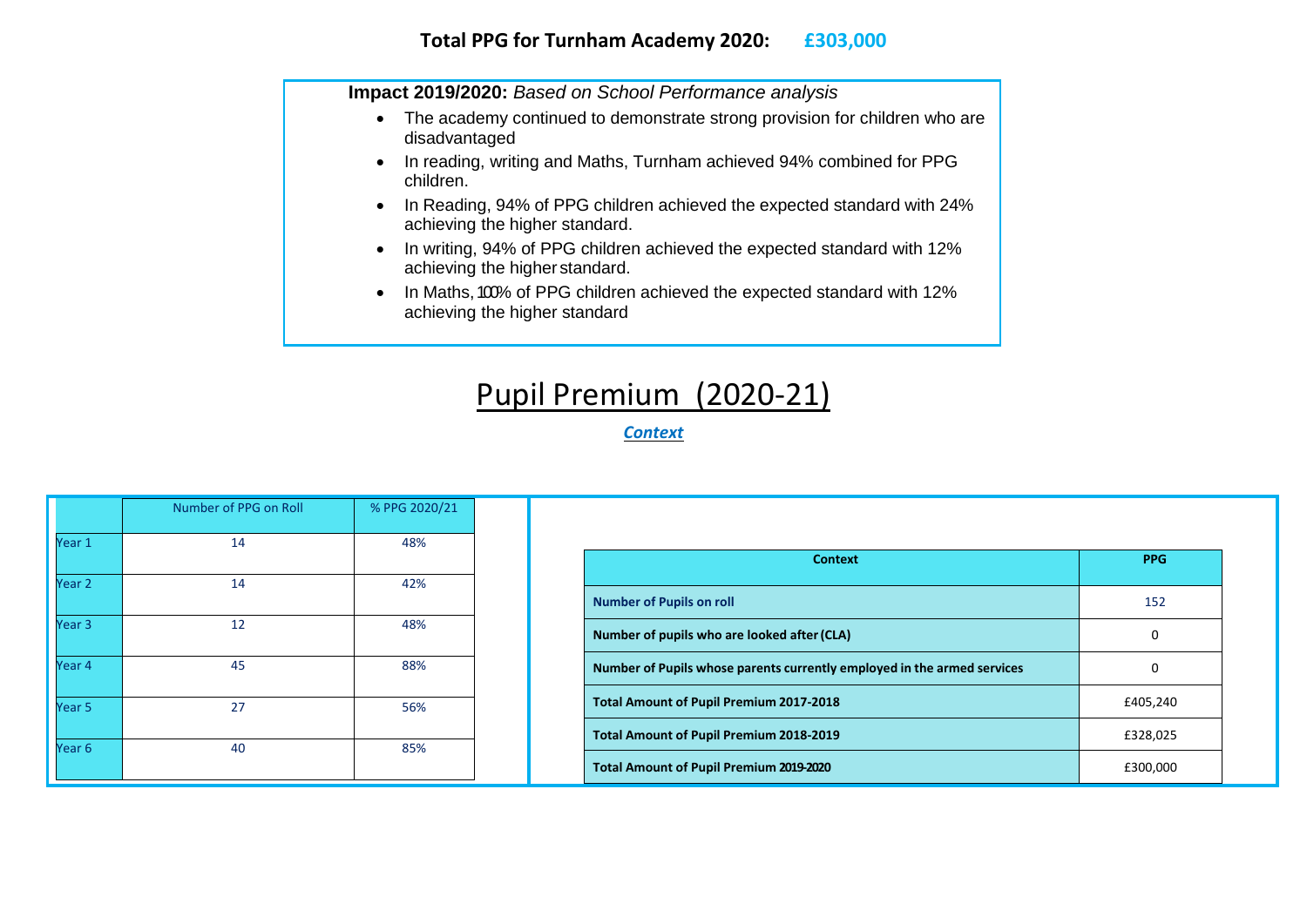**Rationale for actions:** Based on learning walks, End of Key Stage data, internal data analysis Autumn 1, observations, team teaching cycle 1, planning and book scrutiny's , evidence demonstrates that the below needs to take place.

| What have we Identified:                                                                                                                                                      | Action - what, how                                                                                                                                                                                                                                 | Milestones of Success -                                                                                                                    | <b>Actual Impact</b> |
|-------------------------------------------------------------------------------------------------------------------------------------------------------------------------------|----------------------------------------------------------------------------------------------------------------------------------------------------------------------------------------------------------------------------------------------------|--------------------------------------------------------------------------------------------------------------------------------------------|----------------------|
|                                                                                                                                                                               |                                                                                                                                                                                                                                                    | <b>Desired</b>                                                                                                                             |                      |
| EYFS:<br>74% of Reception cohort are PPG<br>At the end of the year 80% of PPG children                                                                                        | What are we doing?<br>Nurture Provision, Zones of Regulation and Thrive<br>Training (including all resourcing and training)<br>Continue to implement Thrive across the whole<br>school at Turnham.<br>Purchase of SFA extra resources and training | <b>End of Autumn Term:</b><br>Accelerated progress is seen in the Phonic<br>development in EYFS<br>50% of chn are on track to meeting GLDs |                      |
| achieved a GLD, which was in line with the<br>national average.                                                                                                               | Whole school approach to Reading, Writing,<br>Grammar, Spelling and Punctuation                                                                                                                                                                    | All classes will be assessed through Thrive and can<br>address key PPG children's emotional needs.                                         |                      |
| The children made accelerated phonics<br>progress<br>Nursery children going into our Reception had<br>an excellent start in phonic knowledge,                                 | Outdoor provision set up - As in line with our AIP<br>with regards to ensuring the outdoor provisions<br>provides for same standard of excellent learning,<br>as our indoor, a member of staff commits to                                          | <b>End of Spring Term:</b><br>Thrive has an impact on PPG children's needs and<br>accelerated progress is evident                          |                      |
| blending and segmenting                                                                                                                                                       | ensuring it is set up everyday - giving our children,<br>especially those with PPG a wide range of activities<br>to explore and engage in.                                                                                                         | Introduction of Zones of regulation across EYs and<br>impact seen on emotional regulation                                                  |                      |
| The focus for the coming year will be<br>continuing to ensure that development within<br>communication and language remains strong<br>particularly with new children who have | As in line with our AIP with regards to ensuring the<br>outdoor provisions provides for same standard of                                                                                                                                           | 75% of chn are on track to meeting GLDs<br>Guided Reading through SFA is embedded across<br>Reception                                      |                      |
| joined to ensure that accelerated<br>development is made over the course of the<br>year.                                                                                      | Speech and Language Interventions due to high<br>levels of speech and language needs, extra support<br>is necessary. Speech and language therapist<br>employed for 1 day a week. Focus on PPG children.                                            | 65% phonic increase from baseline                                                                                                          |                      |
|                                                                                                                                                                               | Attendance and Educational Welfare Officer<br>(bought in service) To ensure pupils eligible for<br>PPG funding are supported to ensure attendance<br>remains as high as possible.                                                                  | <b>End of Summer Term:</b><br>85% phonic increase from baseline<br>80% or more children achieve GLD                                        |                      |
|                                                                                                                                                                               | Subsidised places including extra-curricular clubs,<br>breakfast club, school trips                                                                                                                                                                |                                                                                                                                            |                      |
|                                                                                                                                                                               | Part Staffing costs: Head of Pastoral, SENCO, AHT                                                                                                                                                                                                  |                                                                                                                                            |                      |
| Total for EYFS = £75,000                                                                                                                                                      |                                                                                                                                                                                                                                                    |                                                                                                                                            |                      |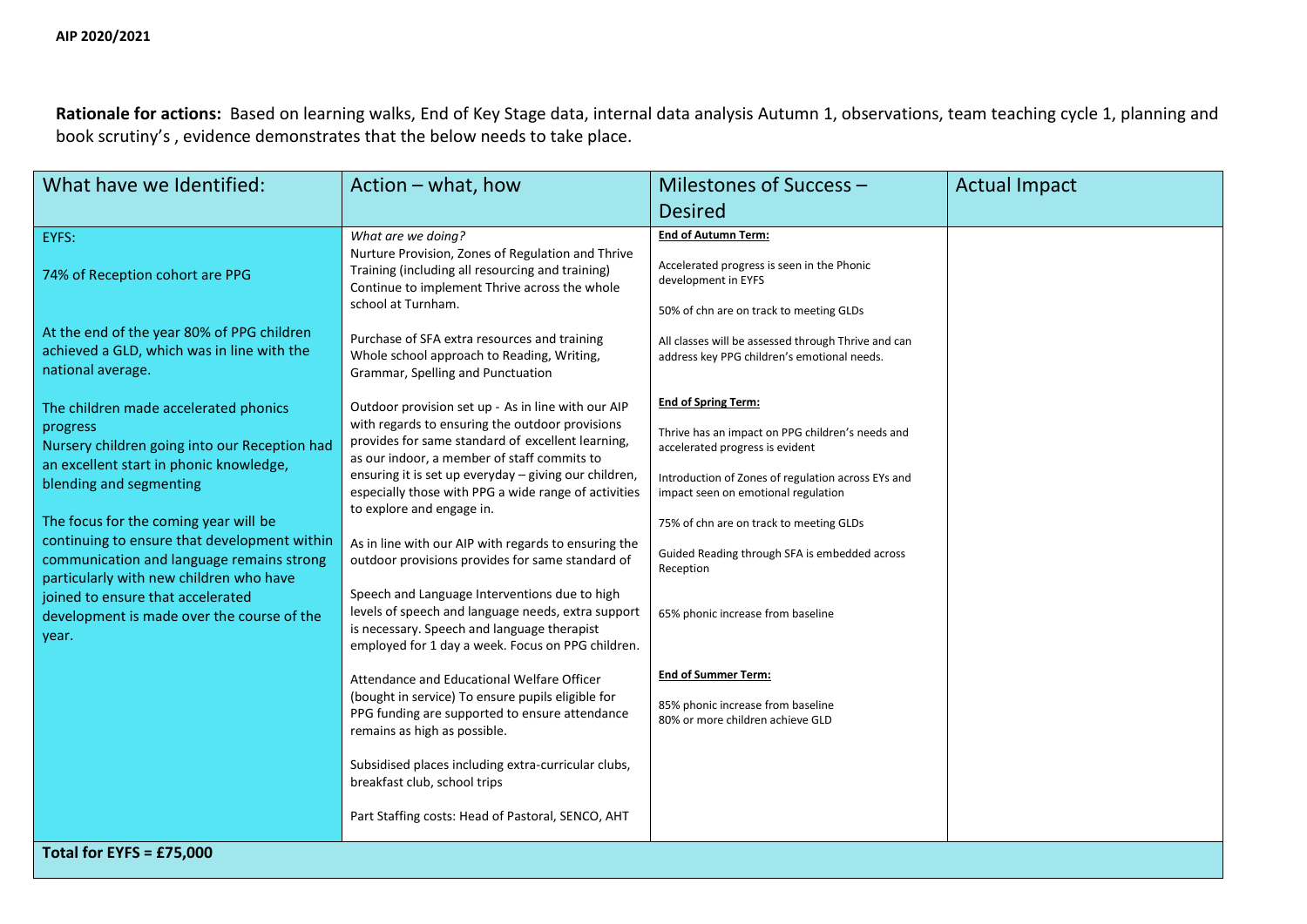| Key Stage 1 Transition Phase (Y1, Y2, Y3) | What are we doing?                                   | <b>End of Autumn Term:</b>                             |  |
|-------------------------------------------|------------------------------------------------------|--------------------------------------------------------|--|
|                                           | Nurture Provision and Thrive Training (including all | Expected or accelerated progress made in all areas in  |  |
|                                           | resourcing and training) Continue to implement       | Year 1, Year 2 and Year 3                              |  |
| Y1 48% PPG                                | Thrive across the whole school at Turnham.           |                                                        |  |
| <b>Y2 42% PPG</b>                         |                                                      | Year1-70% at expectations for phonics screening        |  |
| Y3 44% PPG                                | Update of SFA resources and training Whole school    |                                                        |  |
|                                           | approach to Reading, Writing, Grammar, Spelling      | 75% of Year 2 PPG working towards their targets in     |  |
|                                           | and Punctuation                                      | Reading, writing and maths.                            |  |
|                                           |                                                      |                                                        |  |
|                                           | Non-class based teacher's salary part-funded to      | All classes will be assessed through Thrive and can    |  |
|                                           | provide support and interventions.                   | address key PPG children's emotional needs.            |  |
|                                           |                                                      |                                                        |  |
|                                           | 2 Learning Mentors salaries part-funded to support   |                                                        |  |
|                                           | children in KS1 with particular needs.               | <b>End of Spring Term:</b>                             |  |
|                                           |                                                      |                                                        |  |
|                                           |                                                      | Expected or accelerated progress made in all areas in  |  |
|                                           | Purchase of Ipads for class teachers to help engage  | Year 1 and Year 2                                      |  |
|                                           | children with their learning.                        | Year1-80% at expectations for phonics screening        |  |
|                                           |                                                      |                                                        |  |
|                                           | Cost of computer equipment (chromebooks, new         | 85% of Year 2 working towards their targets in         |  |
|                                           | server and improved WIFI) to help support and        | Reading, Writing and Maths.                            |  |
|                                           | engage children in their learning.                   |                                                        |  |
|                                           |                                                      | Thrive has an impact on PPG children's needs and       |  |
|                                           | Speech and Language Interventions Due to high        | accelerated progress is evident                        |  |
|                                           | levels of speech and language needs, extra support   |                                                        |  |
|                                           | is necessary. Speech and language therapist          |                                                        |  |
|                                           | employed for 1 day a fortnight. Focus on PPG         |                                                        |  |
|                                           | children.                                            | <b>End of Summer Term:</b>                             |  |
|                                           |                                                      |                                                        |  |
|                                           | High Quality PE and extra-curricular activities      | Year1-85% at expectations for phonics screening        |  |
|                                           | Additional costs for 1x sports coach and 1 dance     | 85% of Year 2 working towards their targets in         |  |
|                                           | teacher                                              | Reading, Writing and Maths.                            |  |
|                                           |                                                      |                                                        |  |
|                                           | Budget for buying uniform/school equipment for       |                                                        |  |
|                                           | children who do not have access to it eg. Winter     |                                                        |  |
|                                           | coats/stationary to do homework                      |                                                        |  |
|                                           |                                                      | 60% of the Millwall Tickets are given to PPG children. |  |
|                                           | SLA signed with Millwall Community trust to          |                                                        |  |
|                                           | provide a range of services such as: 20 weeks of     |                                                        |  |
|                                           | breakfast clubs, PPA cover, CPD opportunities for    |                                                        |  |
|                                           |                                                      |                                                        |  |
|                                           | staff, tournament opportunities and free tickets     |                                                        |  |
|                                           | for parents and children to attend Millwall games.   |                                                        |  |
|                                           |                                                      |                                                        |  |
|                                           | Agreement signed with Association of Lewisham        |                                                        |  |
|                                           | Primary Sports to provide opportunities for          |                                                        |  |
|                                           | children to participate in a range of inter-schools  |                                                        |  |
|                                           | sporting competitions.                               |                                                        |  |
|                                           |                                                      |                                                        |  |
|                                           | Attendance and Educational Welfare Officer           |                                                        |  |
|                                           | (bought in service) To ensure pupils eligible for    |                                                        |  |
|                                           | PPG funding are supported to ensure attendance       |                                                        |  |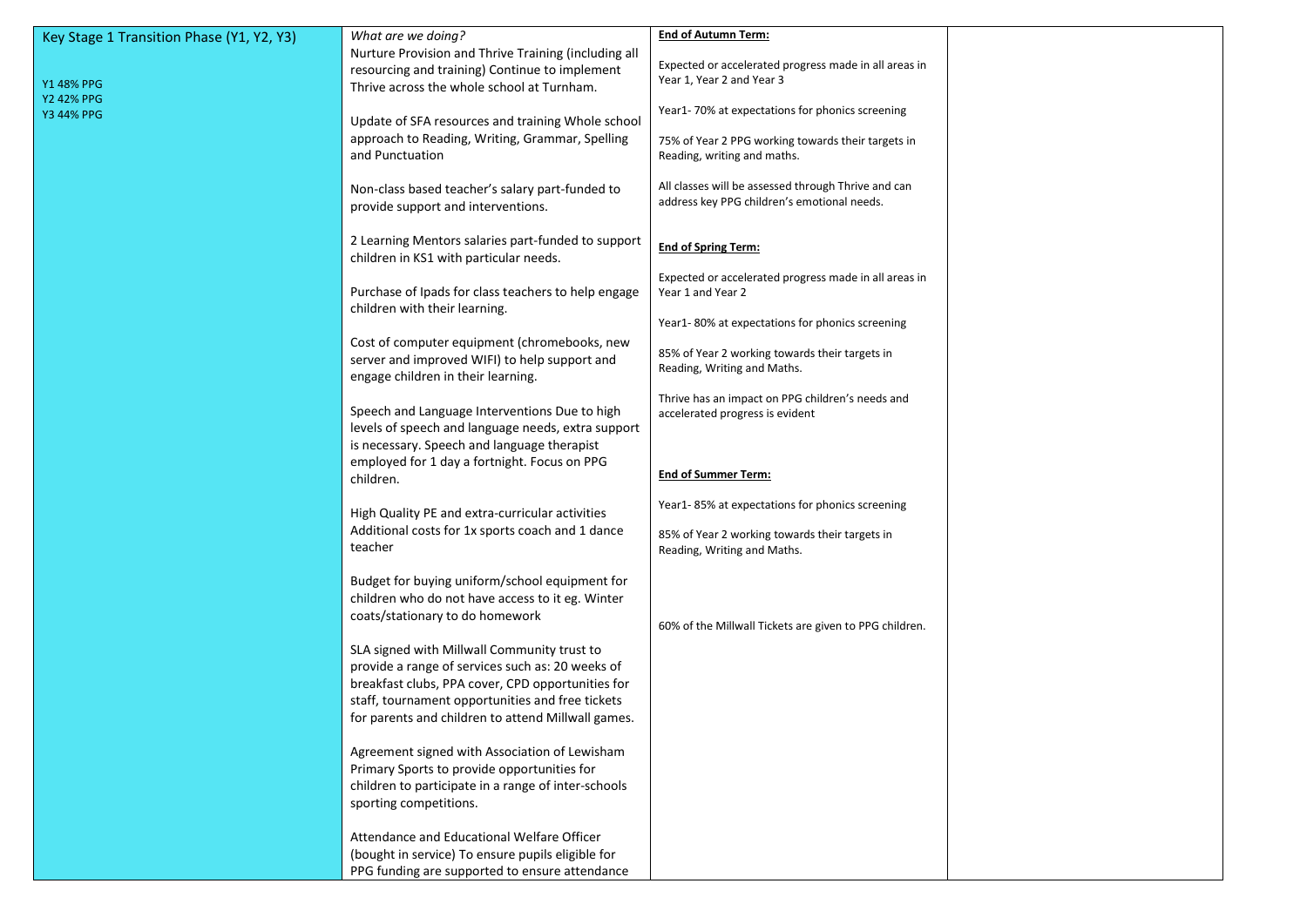|                                                      | remains as high as possible.                                                                                                                                                                                                                |
|------------------------------------------------------|---------------------------------------------------------------------------------------------------------------------------------------------------------------------------------------------------------------------------------------------|
|                                                      |                                                                                                                                                                                                                                             |
| Total for $KSI = £75,000$                            |                                                                                                                                                                                                                                             |
| Key Stage 2 (Y4 & Y5)                                | <b>End of Autumn Term:</b><br>What are we doing?<br>Nurture Provision and Thrive Training (including all                                                                                                                                    |
| 86% of Y4 cohort are PPG<br>56% of Y5 cohort are PPG | Expected or accelerated progress made in all areas in<br>resourcing and training) Continue to implement<br>Year 4 and Year 5<br>Thrive across the whole school at Turnham.                                                                  |
|                                                      | Update of SFA resources and training Whole school<br>approach to Reading, Writing, Grammar, Spelling<br>and Punctuation.                                                                                                                    |
|                                                      | Non-class based teacher's salary part-funded to<br>provide support and interventions.                                                                                                                                                       |
|                                                      | 2 Learning Mentors salaries part-funded to support<br>children in KS2 with particular needs.                                                                                                                                                |
|                                                      | Counsellor employed for 1 day a week to provide<br>support to children with complex behavioural and<br>emotional needs.                                                                                                                     |
|                                                      | Purchase of Ipads for class teachers to help engage<br>children with their learning.                                                                                                                                                        |
|                                                      | Cost of computer hardware (chromebooks, new<br>server and improved WIFI) to help support and<br>engage children in their learning.                                                                                                          |
|                                                      | Speech and Language Interventions Due to high<br>levels of speech and language needs, extra support<br>is necessary. Speech and language therapist<br>employed for 1 day a week. Focus on PPG children.                                     |
|                                                      | Budget for buying uniform/school equipment for<br>children who do not have access to it eg. Winter<br>All classes will be assessed through Thrive and can<br>coats/stationary to do homework<br>address key PPG children's emotional needs. |
|                                                      | High Quality PE and extra-curricular activities<br>Additional costs for 1x sports coach and 1 dance                                                                                                                                         |
|                                                      | SLA signed with Millwall Community trust to<br>provide a range of services such as: 20 weeks of<br><b>End of Spring Term:</b><br>breakfast clubs, PPA cover, CPD opportunities for                                                          |
|                                                      | Expected or accelerated progress made in all areas in<br>staff, tournament opportunities and free tickets<br>Year 4 and Year 5<br>for parents and children to attend Millwall games.                                                        |
|                                                      | All classes will be assessed through Thrive and can<br>Agreement signed with Association of Lewisham<br>address key PPG children's emotional needs.<br>Primary Sports to provide opportunities for                                          |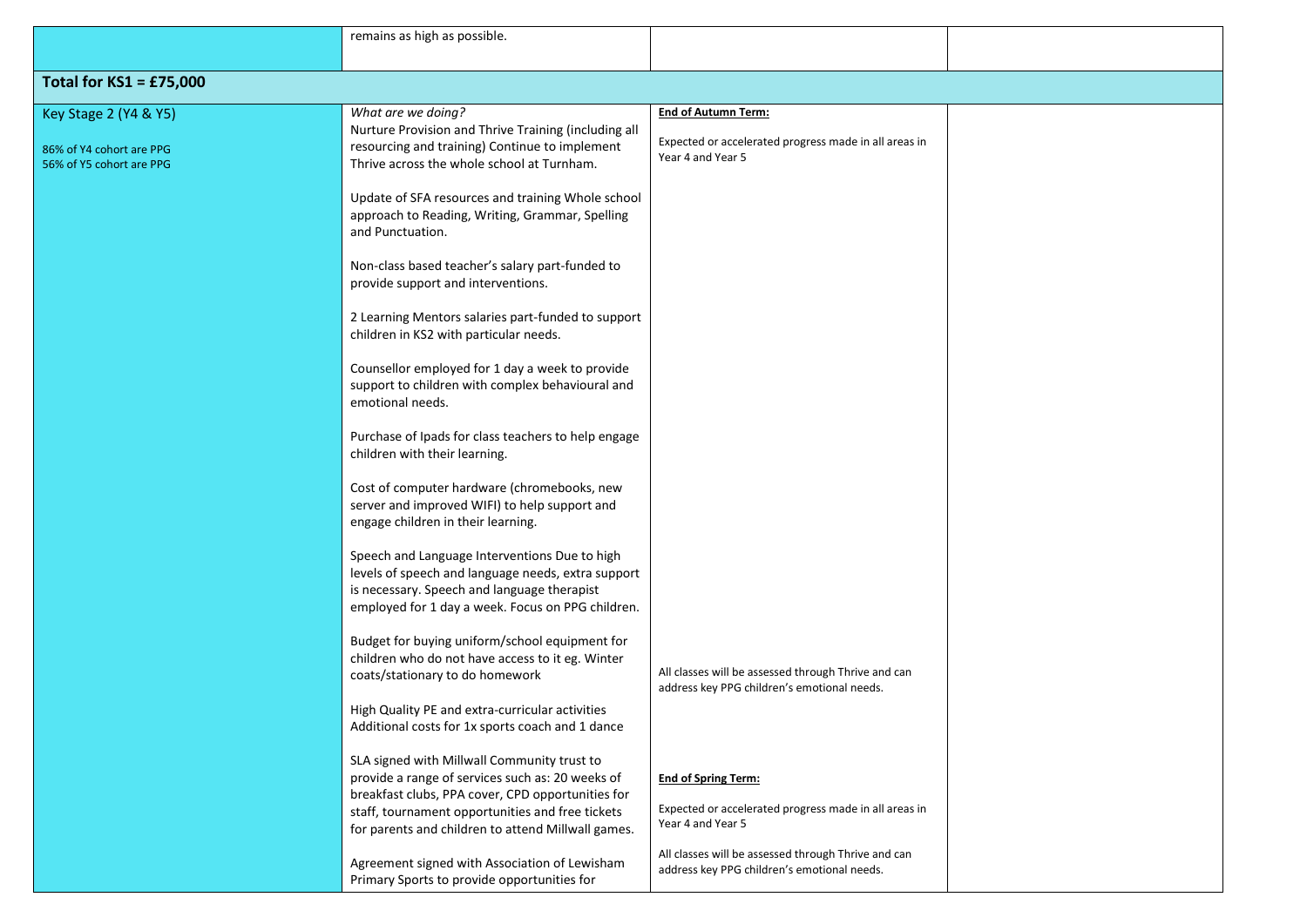|                                                                                                                                                                                                                          | children to participate in a range of inter-schools<br>sporting competitions.                                                                                                                                   | <b>End of Summer Term:</b>                                                                         |  |
|--------------------------------------------------------------------------------------------------------------------------------------------------------------------------------------------------------------------------|-----------------------------------------------------------------------------------------------------------------------------------------------------------------------------------------------------------------|----------------------------------------------------------------------------------------------------|--|
|                                                                                                                                                                                                                          | Attendance and Educational Welfare Officer<br>(bought in service) To ensure pupils eligible for<br>PPG funding are supported to ensure attendance<br>remains as high as possible.                               | 60% of the Millwall Tickets are given to PPG children.                                             |  |
| Total for $KS2 = £93,000$                                                                                                                                                                                                |                                                                                                                                                                                                                 |                                                                                                    |  |
| Upper Key Stage 2 (Year 6):                                                                                                                                                                                              | What are we doing?                                                                                                                                                                                              | <b>End of Autumn Term:</b>                                                                         |  |
| What do we know?                                                                                                                                                                                                         | Nurture Provision and Thrive Training (including all                                                                                                                                                            |                                                                                                    |  |
| Y6 85% are PPG                                                                                                                                                                                                           | resourcing and training) Continue to implement<br>Thrive across the whole school at Turnham.                                                                                                                    | Expected or accelerated progress made in all areas in<br>Year 6                                    |  |
| In 2018 our results were:<br>Reading: 82% Expected+, 26% Greater Depth                                                                                                                                                   | Update of SFA resources and training Whole school<br>approach to Reading, Writing, Grammar, Spelling                                                                                                            | All classes will be assessed through Thrive and can<br>address key PPG children's emotional needs. |  |
| Writing: 69% Expected+, 5% Greater Depth                                                                                                                                                                                 | and Punctuation.                                                                                                                                                                                                | <b>End of Spring Term:</b>                                                                         |  |
| Maths: 84% Expected+, 31% Greater Depth                                                                                                                                                                                  | Non-class based teacher's salary part-funded to                                                                                                                                                                 |                                                                                                    |  |
| GPS: 87% Expected+, 26% Greater Depth<br>Combined: 57% Expected+, 5% Greater Depth                                                                                                                                       | provide support and interventions                                                                                                                                                                               | Expected or accelerated progress made in all areas in<br>Year 4 and Year 5                         |  |
| Our targets for 2020 are                                                                                                                                                                                                 | 2 Learning Mentors salaries part-funded to support<br>children in KS2 with particular needs.                                                                                                                    | All classes will be assessed through Thrive and can<br>address key PPG children's emotional needs. |  |
| Reading: 87% Expected+, 36% Greater Depth<br>Writing: 84% Expected+, 29% Greater Depth<br>Maths: 87% Expected+, 37% Greater Depth<br>GPS: 91% Expected+, 44% Greater Depth<br>Combined: 81% Expected+, 28% Greater Depth | Counsellor employed for 1 day a week to provide<br>support to children with complex behavioural and<br>emotional needs.                                                                                         | <b>End of Summer Term:</b>                                                                         |  |
|                                                                                                                                                                                                                          | Purchase of Ipads for class teachers to help engage<br>children with their learning.                                                                                                                            |                                                                                                    |  |
|                                                                                                                                                                                                                          | Budget for buying uniform/school equipment for<br>children who do not have access to it eg. Winter<br>coats/stationary to do homework                                                                           | 60% of the Millwall Tickets are given to PPG children.                                             |  |
|                                                                                                                                                                                                                          | Cost of computer hardware (chromebooks, new<br>server and improved WIFI) to help support and<br>engage children in their learning.                                                                              |                                                                                                    |  |
|                                                                                                                                                                                                                          | Speech and Language Interventions Due to high<br>levels of speech and language needs, extra support<br>is necessary. Speech and language therapist<br>employed for 1 day a fortnight. Focus on PPG<br>children. |                                                                                                    |  |
|                                                                                                                                                                                                                          | Subsidised places for School journey in July                                                                                                                                                                    |                                                                                                    |  |